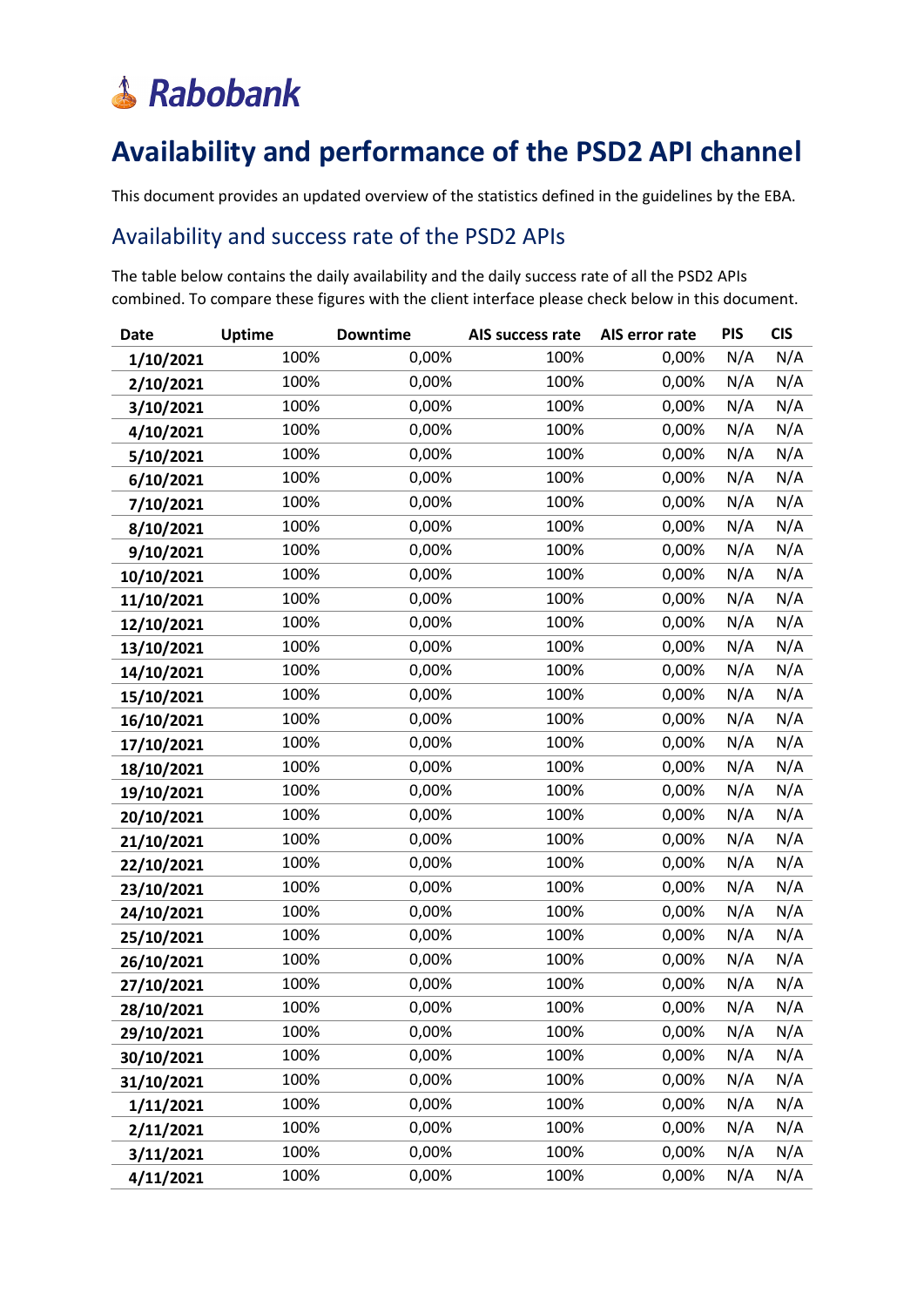| 5/11/2021  | 100% | 0,00% | 100% | 0,00% | N/A | N/A |
|------------|------|-------|------|-------|-----|-----|
| 6/11/2021  | 100% | 0,00% | 100% | 0,00% | N/A | N/A |
| 7/11/2021  | 100% | 0,00% | 100% | 0,00% | N/A | N/A |
| 8/11/2021  | 100% | 0,00% | 100% | 0,00% | N/A | N/A |
| 9/11/2021  | 100% | 0,00% | 100% | 0,00% | N/A | N/A |
| 10/11/2021 | 100% | 0,00% | 100% | 0,00% | N/A | N/A |
| 11/11/2021 | 100% | 0,00% | 100% | 0,00% | N/A | N/A |
| 12/11/2021 | 100% | 0,00% | 100% | 0,00% | N/A | N/A |
| 13/11/2021 | 100% | 0,00% | 100% | 0,00% | N/A | N/A |
| 14/11/2021 | 100% | 0,00% | 100% | 0,00% | N/A | N/A |
| 15/11/2021 | 100% | 0,00% | 100% | 0,00% | N/A | N/A |
| 16/11/2021 | 100% | 0,00% | 100% | 0,00% | N/A | N/A |
| 17/11/2021 | 100% | 0,00% | 100% | 0,00% | N/A | N/A |
| 18/11/2021 | 100% | 0,00% | 100% | 0,00% | N/A | N/A |
| 19/11/2021 | 100% | 0,00% | 100% | 0,00% | N/A | N/A |
| 20/11/2021 | 100% | 0,00% | 100% | 0,00% | N/A | N/A |
| 21/11/2021 | 100% | 0,00% | 100% | 0,00% | N/A | N/A |
| 22/11/2021 | 100% | 0,00% | 100% | 0,00% | N/A | N/A |
| 23/11/2021 | 100% | 0,00% | 100% | 0,00% | N/A | N/A |
| 24/11/2021 | 100% | 0,00% | 100% | 0,00% | N/A | N/A |
| 25/11/2021 | 100% | 0,00% | 100% | 0,00% | N/A | N/A |
| 26/11/2021 | 100% | 0,00% | 100% | 0,00% | N/A | N/A |
| 27/11/2021 | 100% | 0,00% | 100% | 0,00% | N/A | N/A |
| 28/11/2021 | 100% | 0,00% | 100% | 0,00% | N/A | N/A |
| 29/11/2021 | 100% | 0,00% | 100% | 0,00% | N/A | N/A |
| 30/11/2021 | 100% | 0,00% | 100% | 0,00% | N/A | N/A |
| 1/12/2021  | 100% | 0,00% | 100% | 0,00% | N/A | N/A |
| 2/12/2021  | 100% | 0,00% | 100% | 0,00% | N/A | N/A |
| 3/12/2021  | 100% | 0,00% | 100% | 0,00% | N/A | N/A |
| 4/12/2021  | 100% | 0,00% | 100% | 0,00% | N/A | N/A |
| 5/12/2021  | 100% | 0,00% | 100% | 0,00% | N/A | N/A |
| 6/12/2021  | 100% | 0,00% | 100% | 0,00% | N/A | N/A |
| 7/12/2021  | 100% | 0,00% | 100% | 0,00% | N/A | N/A |
| 8/12/2021  | 100% | 0,00% | 100% | 0,00% | N/A | N/A |
| 9/12/2021  | 100% | 0,00% | 100% | 0,00% | N/A | N/A |
| 10/12/2021 | 100% | 0,00% | 100% | 0,00% | N/A | N/A |
| 11/12/2021 | 100% | 0,00% | 100% | 0,00% | N/A | N/A |
| 12/12/2021 | 100% | 0,00% | 100% | 0,00% | N/A | N/A |
| 13/12/2021 | 100% | 0,00% | 100% | 0,00% | N/A | N/A |
| 14/12/2021 | 100% | 0,00% | 100% | 0,00% | N/A | N/A |
| 15/12/2021 | 100% | 0,00% | 100% | 0,00% | N/A | N/A |
| 16/12/2021 | 100% | 0,00% | 100% | 0,00% | N/A | N/A |
| 17/12/2021 | 100% | 0,00% | 100% | 0,00% | N/A | N/A |
| 18/12/2021 | 100% | 0,00% | 100% | 0,00% | N/A | N/A |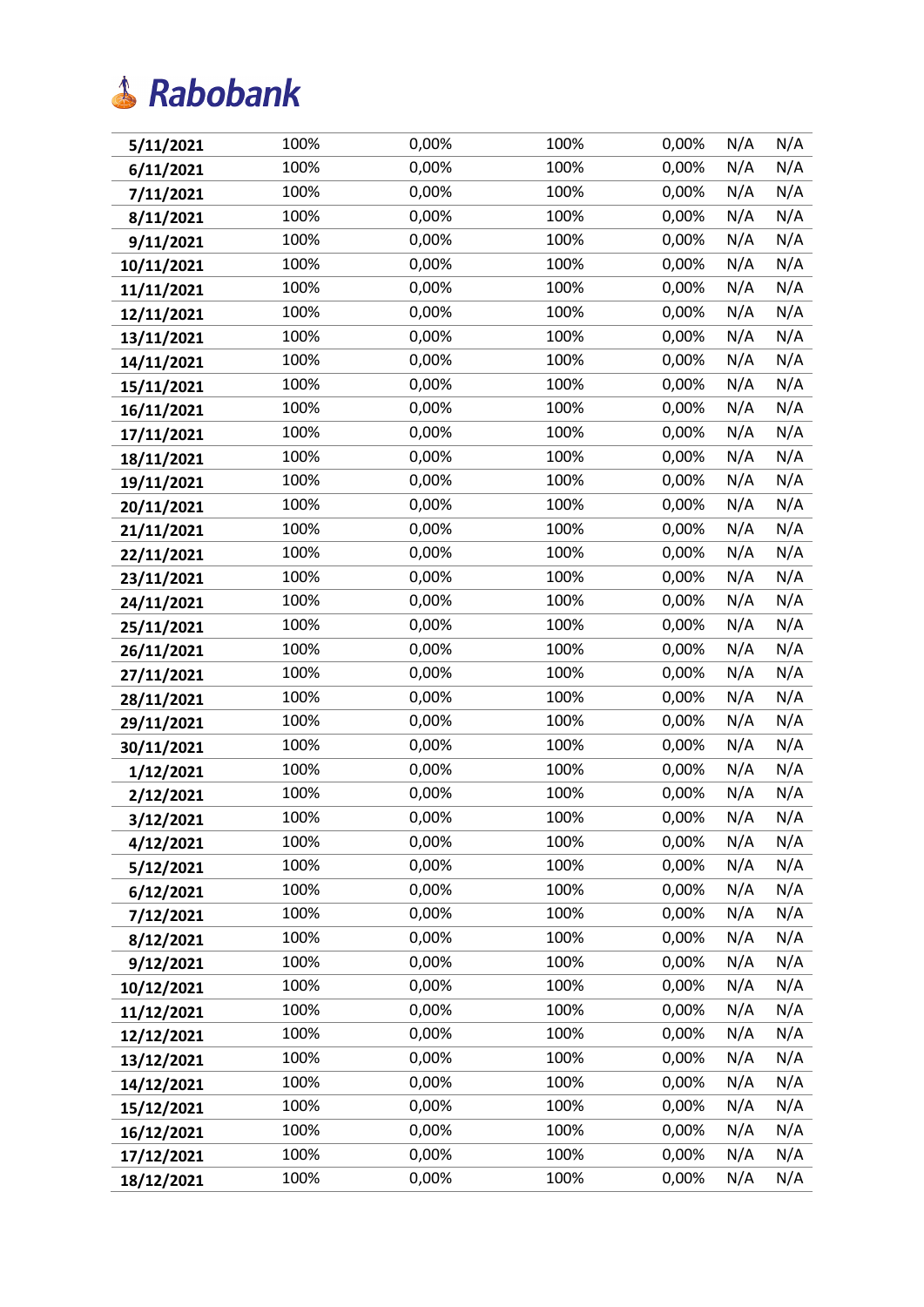| 19/12/2021 | 100% | 0,00% | 100% | 0,00% | N/A | N/A |
|------------|------|-------|------|-------|-----|-----|
| 20/12/2021 | 100% | 0,00% | 100% | 0,00% | N/A | N/A |
| 21/12/2021 | 100% | 0,00% | 100% | 0,00% | N/A | N/A |
| 22/12/2021 | 100% | 0,00% | 100% | 0,00% | N/A | N/A |
| 23/12/2021 | 100% | 0,00% | 100% | 0,00% | N/A | N/A |
| 24/12/2021 | 100% | 0,00% | 100% | 0,00% | N/A | N/A |
| 25/12/2021 | 100% | 0,00% | 100% | 0,00% | N/A | N/A |
| 26/12/2021 | 100% | 0,00% | 100% | 0,00% | N/A | N/A |
| 27/12/2021 | 100% | 0,00% | 100% | 0,00% | N/A | N/A |
| 28/12/2021 | 100% | 0,00% | 100% | 0,00% | N/A | N/A |
| 29/12/2021 | 100% | 0,00% | 100% | 0,00% | N/A | N/A |
| 30/12/2021 | 100% | 0,00% | 100% | 0,00% | N/A | N/A |
| 31/12/2021 | 100% | 0,00% | 100% | 0,00% | N/A | N/A |
|            |      |       |      |       |     |     |

#### Performance of the PSD2 APIs

The table below contains the daily average performance in ms per PSD2 API.

| <b>Date</b> | <b>CIS Response</b> | <b>PIS Response</b> | <b>Accounts AIS</b> | <b>Transactions AIS</b> | <b>Balance AIS</b>  |
|-------------|---------------------|---------------------|---------------------|-------------------------|---------------------|
| 1/10/2021   | N/A                 | 0                   | 426                 | 602                     | 0                   |
| 2/10/2021   | N/A                 | 0                   | 722                 | 805                     | 0                   |
| 3/10/2021   | N/A                 | $\mathbf 0$         | 521                 | 701                     | $\mathbf 0$         |
| 4/10/2021   | N/A                 | 0                   | 510                 | 737                     | 0                   |
| 5/10/2021   | N/A                 | 0                   | 527                 | 700                     | 0                   |
| 6/10/2021   | N/A                 | 0                   | 491                 | 667                     | 0                   |
| 7/10/2021   | N/A                 | 0                   | 463                 | 654                     | 0                   |
| 8/10/2021   | N/A                 | $\pmb{0}$           | 481                 | 726                     | 0                   |
| 9/10/2021   | N/A                 | $\mathbf 0$         | 764                 | 882                     | 0                   |
| 10/10/2021  | N/A                 | $\pmb{0}$           | 452                 | 659                     | 0                   |
| 11/10/2021  | N/A                 | $\mathbf 0$         | 754                 | 611                     | 0                   |
| 12/10/2021  | N/A                 | $\pmb{0}$           | 428                 | 604                     | $\mathbf 0$         |
| 13/10/2021  | N/A                 | 0                   | 453                 | 673                     | 0                   |
| 14/10/2021  | N/A                 | $\mathbf 0$         | 451                 | 688                     | 0                   |
| 15/10/2021  | N/A                 | 0                   | 418                 | 612                     | 0                   |
| 16/10/2021  | N/A                 | $\mathbf 0$         | 458                 | 675                     | 0                   |
| 17/10/2021  | N/A                 | 0                   | 498                 | 701                     | 0                   |
| 18/10/2021  | N/A                 | 0                   | 462                 | 653                     | 0                   |
| 19/10/2021  | N/A                 | $\pmb{0}$           | 783                 | 873                     | $\mathbf 0$         |
| 20/10/2021  | N/A                 | 0                   | 565                 | 761                     | $\mathsf{O}\xspace$ |
| 21/10/2021  | N/A                 | $\pmb{0}$           | 553                 | 800                     | 0                   |
| 22/10/2021  | N/A                 | $\mathsf 0$         | 572                 | 760                     | 0                   |
| 23/10/2021  | N/A                 | $\pmb{0}$           | 533                 | 724                     | 0                   |
| 24/10/2021  | N/A                 | 0                   | 524                 | 795                     | 0                   |
| 25/10/2021  | N/A                 | $\mathbf 0$         | 522                 | 788                     | 0                   |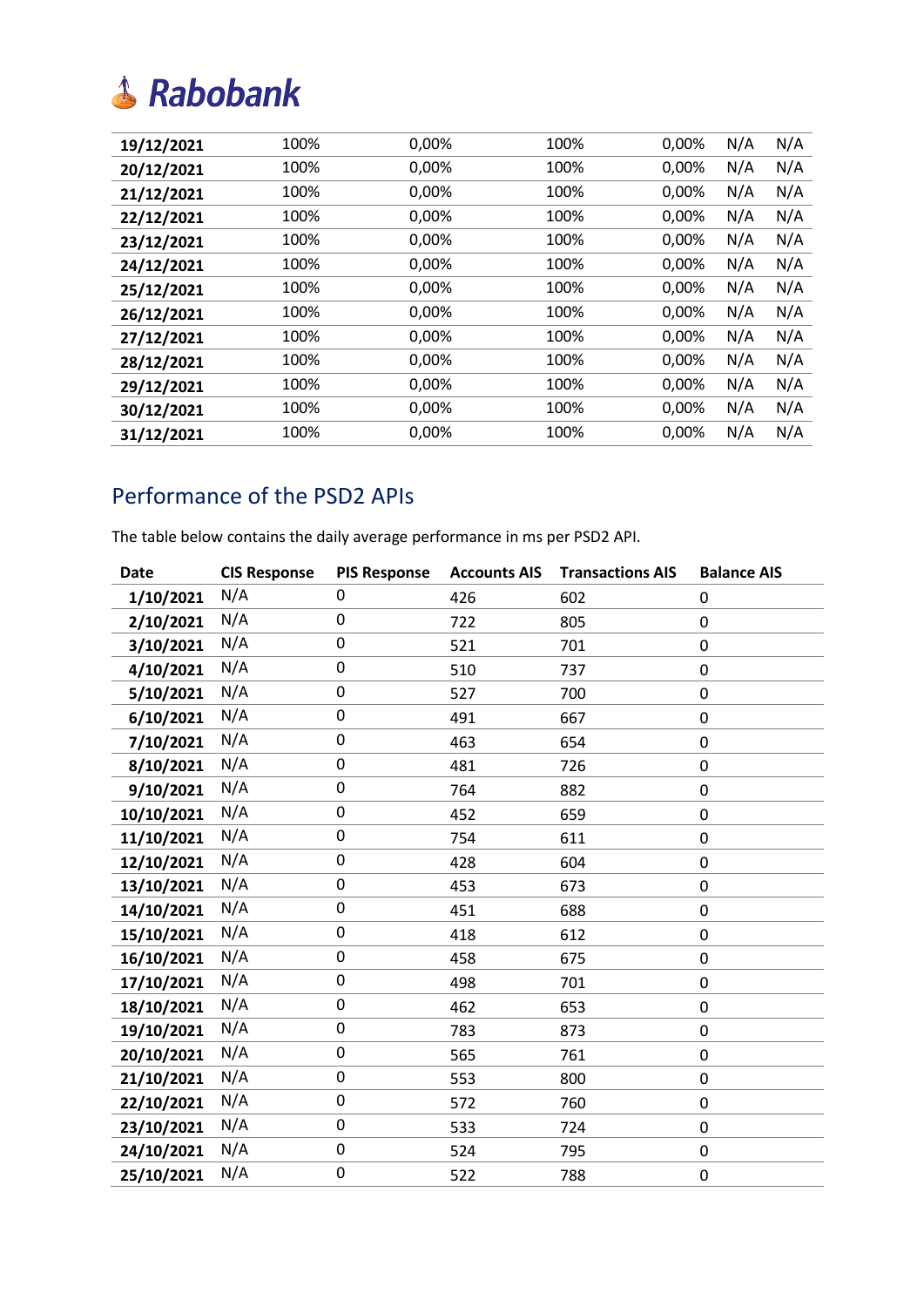| 26/10/2021 | N/A | 0                   | 829 | 957 | 0         |
|------------|-----|---------------------|-----|-----|-----------|
| 27/10/2021 | N/A | $\mathsf{O}\xspace$ | 494 | 716 | 0         |
| 28/10/2021 | N/A | 0                   | 818 | 663 | 0         |
| 29/10/2021 | N/A | $\mathbf 0$         | 464 | 655 | $\pmb{0}$ |
| 30/10/2021 | N/A | $\mathbf 0$         | 492 | 732 | 0         |
| 31/10/2021 | N/A | 0                   | 489 | 746 | $\pmb{0}$ |
| 1/11/2021  | N/A | $\mathbf 0$         | 454 | 664 | $\pmb{0}$ |
| 2/11/2021  | N/A | $\pmb{0}$           | 497 | 732 | 0         |
| 3/11/2021  | N/A | $\pmb{0}$           | 649 | 739 | $\pmb{0}$ |
| 4/11/2021  | N/A | $\mathbf 0$         | 404 | 656 | $\pmb{0}$ |
| 5/11/2021  | N/A | 0                   | 372 | 530 | $\pmb{0}$ |
| 6/11/2021  | N/A | $\pmb{0}$           | 653 | 743 | $\pmb{0}$ |
| 7/11/2021  | N/A | $\pmb{0}$           | 462 | 621 | 0         |
| 8/11/2021  | N/A | $\mathsf{O}\xspace$ | 452 | 654 | 0         |
| 9/11/2021  | N/A | 0                   | 472 | 631 | 0         |
| 10/11/2021 | N/A | $\pmb{0}$           | 424 | 583 | 0         |
| 11/11/2021 | N/A | $\mathbf 0$         | 418 | 588 | $\pmb{0}$ |
| 12/11/2021 | N/A | 0                   | 424 | 637 | $\pmb{0}$ |
| 13/11/2021 | N/A | $\pmb{0}$           | 676 | 815 | 0         |
| 14/11/2021 | N/A | $\pmb{0}$           | 405 | 580 | $\pmb{0}$ |
| 15/11/2021 | N/A | $\mathsf{O}\xspace$ | 678 | 542 | 0         |
| 16/11/2021 | N/A | $\mathbf 0$         | 722 | 886 | $\pmb{0}$ |
| 17/11/2021 | N/A | 0                   | 411 | 604 | $\pmb{0}$ |
| 18/11/2021 | N/A | $\mathbf 0$         | 391 | 544 | 0         |
| 19/11/2021 | N/A | $\pmb{0}$           | 383 | 536 | $\pmb{0}$ |
| 20/11/2021 | N/A | $\pmb{0}$           | 433 | 579 | 0         |
| 21/11/2021 | N/A | 0                   | 416 | 665 | 0         |
| 22/11/2021 | N/A | 0                   | 398 | 617 | $\pmb{0}$ |
| 23/11/2021 | N/A | $\mathbf 0$         | 451 | 576 | 0         |
| 24/11/2021 | N/A | 0                   | 396 | 643 | 0         |
| 25/11/2021 | N/A | $\mathbf 0$         | 365 | 519 | $\pmb{0}$ |
| 26/11/2021 | N/A | 0                   | 640 | 728 | 0         |
| 27/11/2021 | N/A | 0                   | 453 | 609 | 0         |
| 28/11/2021 | N/A | $\mathbf 0$         | 443 | 640 | $\pmb{0}$ |
| 29/11/2021 | N/A | $\mathbf 0$         | 462 | 618 | 0         |
| 30/11/2021 | N/A | $\mathbf 0$         | 416 | 571 | $\pmb{0}$ |
| 1/12/2021  | N/A | 0                   | 410 | 577 | 0         |
| 2/12/2021  | N/A | $\pmb{0}$           | 662 | 754 | 0         |
| 3/12/2021  | N/A | $\mathbf 0$         | 412 | 670 | $\pmb{0}$ |
| 4/12/2021  | N/A | 0                   | 380 | 541 | 0         |
| 5/12/2021  | N/A | $\mathbf 0$         | 399 | 407 | $\pmb{0}$ |
| 6/12/2021  | N/A | 0                   | 249 | 272 | 0         |
| 7/12/2021  | N/A | $\mathbf 0$         | 232 | 239 | $\pmb{0}$ |
| 8/12/2021  | N/A | $\pmb{0}$           | 211 | 222 | 0         |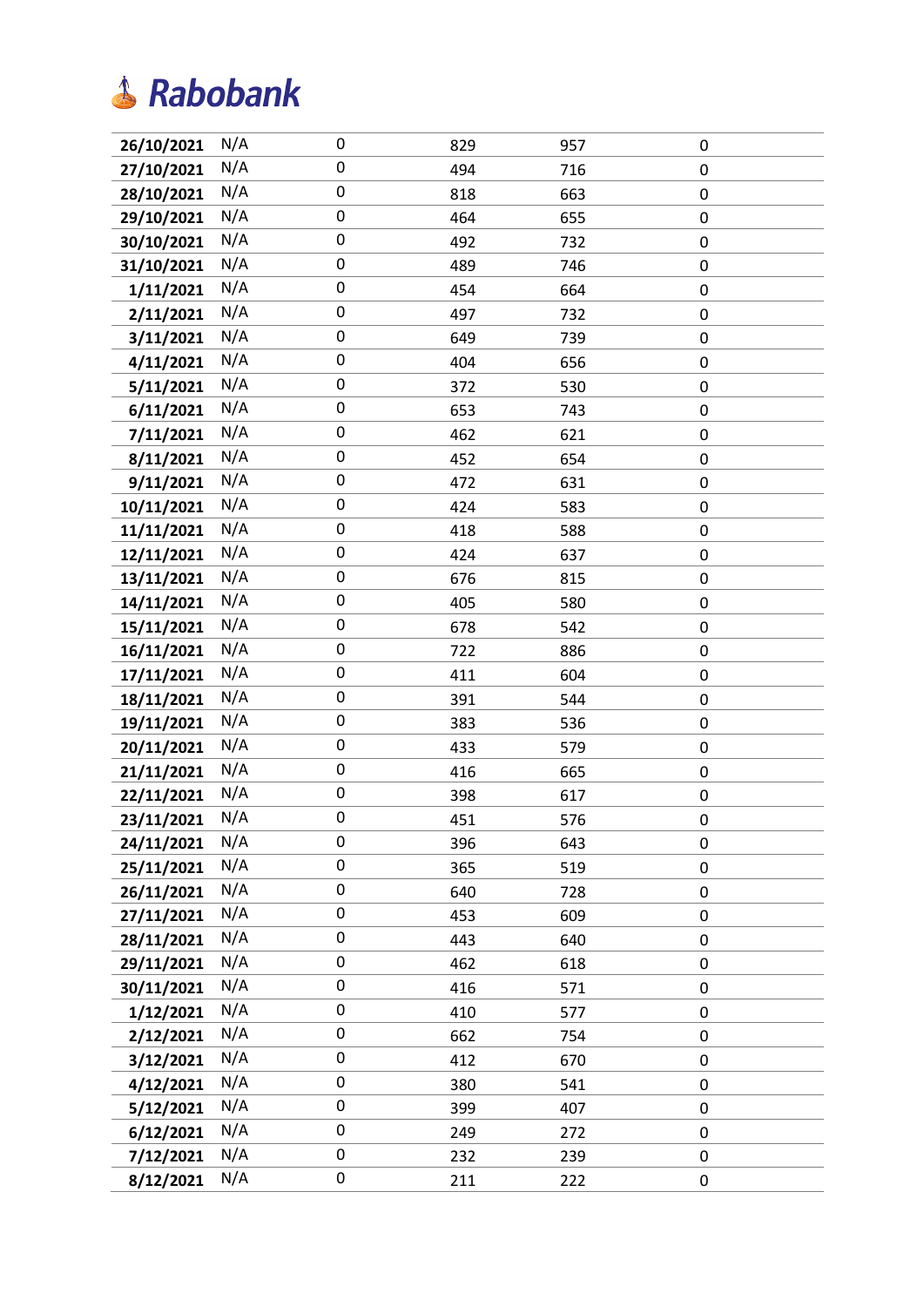| 9/12/2021  | N/A | 0         | 194 | 196 | $\pmb{0}$ |
|------------|-----|-----------|-----|-----|-----------|
| 10/12/2021 | N/A | 0         | 189 | 201 | 0         |
| 11/12/2021 | N/A | $\pmb{0}$ | 199 | 217 | 0         |
| 12/12/2021 | N/A | $\pmb{0}$ | 180 | 181 | 0         |
| 13/12/2021 | N/A | 0         | 175 | 175 | 0         |
| 14/12/2021 | N/A | 0         | 489 | 176 | 0         |
| 15/12/2021 | N/A | 0         | 500 | 495 | 0         |
| 16/12/2021 | N/A | 0         | 213 | 230 | 0         |
| 17/12/2021 | N/A | $\pmb{0}$ | 177 | 201 | 0         |
| 18/12/2021 | N/A | 0         | 183 | 191 | 0         |
| 19/12/2021 | N/A | $\pmb{0}$ | 171 | 189 | 0         |
| 20/12/2021 | N/A | 0         | 151 | 157 | 0         |
| 21/12/2021 | N/A | 0         | 150 | 189 | 0         |
| 22/12/2021 | N/A | 0         | 187 | 208 | $\pmb{0}$ |
| 23/12/2021 | N/A | 0         | 162 | 172 | 0         |
| 24/12/2021 | N/A | 0         | 156 | 172 | 0         |
| 25/12/2021 | N/A | 0         | 158 | 158 | $\pmb{0}$ |
| 26/12/2021 | N/A | 0         | 170 | 194 | 0         |
| 27/12/2021 | N/A | $\pmb{0}$ | 139 | 170 | 0         |
| 28/12/2021 | N/A | 0         | 140 | 181 | 0         |
| 29/12/2021 | N/A | $\pmb{0}$ | 138 | 151 | 0         |
| 30/12/2021 | N/A | $\pmb{0}$ | 199 | 244 | 0         |
| 31/12/2021 | N/A | 0         | 150 | 165 | 0         |
|            |     |           |     |     |           |

#### Availability and success rate of the client interface

The table below contains the monthly availability of the client interface (web browser).

| Date       | Uptime  | Downtime |
|------------|---------|----------|
| 1/10/2021  | 100.00% | $0.00\%$ |
| 2/10/2021  | 100.00% | 0.00%    |
| 3/10/2021  | 100.00% | $0.00\%$ |
| 4/10/2021  | 100.00% | $0.00\%$ |
| 5/10/2021  | 100.00% | 0.00%    |
| 6/10/2021  | 100.00% | 0.00%    |
| 7/10/2021  | 100.00% | $0.00\%$ |
| 8/10/2021  | 100.00% | 0.00%    |
| 9/10/2021  | 100.00% | 0.00%    |
| 10/10/2021 | 100.00% | $0.00\%$ |
| 11/10/2021 | 100.00% | $0.00\%$ |
| 12/10/2021 | 100.00% | 0.00%    |
| 13/10/2021 | 100.00% | $0.00\%$ |
| 14/10/2021 | 100.00% | 0.00%    |
| 15/10/2021 | 100.00% | $0.00\%$ |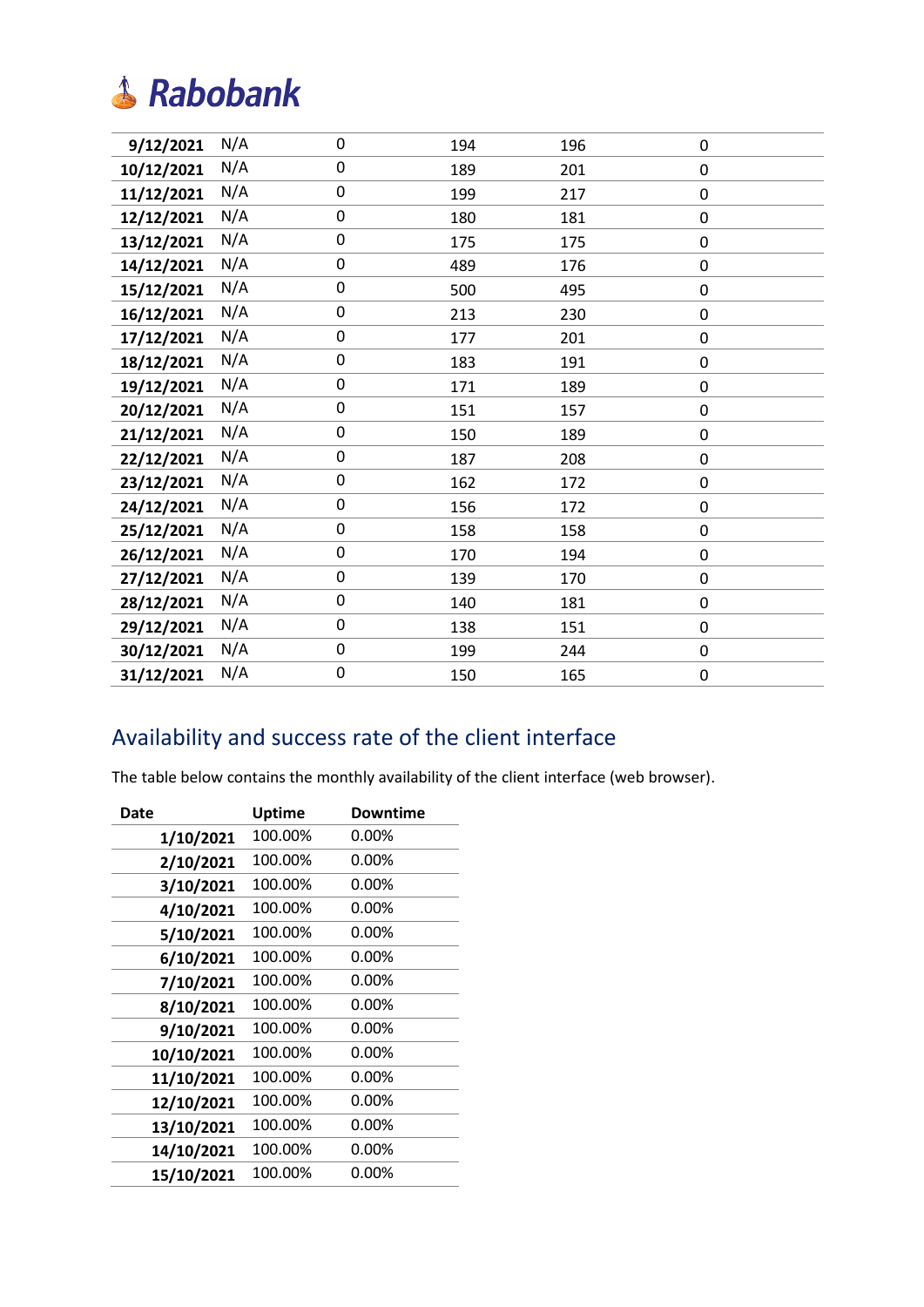

| 16/10/2021 | 100.00% | 0.00% |
|------------|---------|-------|
| 17/10/2021 | 100.00% | 0.00% |
| 18/10/2021 | 100.00% | 0.00% |
| 19/10/2021 | 100.00% | 0.00% |
| 20/10/2021 | 100.00% | 0.00% |
| 21/10/2021 | 100.00% | 0.00% |
| 22/10/2021 | 100.00% | 0.00% |
| 23/10/2021 | 100.00% | 0.00% |
| 24/10/2021 | 100.00% | 0.00% |
| 25/10/2021 | 100.00% | 0.00% |
| 26/10/2021 | 100.00% | 0.00% |
| 27/10/2021 | 100.00% | 0.00% |
| 28/10/2021 | 100.00% | 0.00% |
| 29/10/2021 | 100.00% | 0.00% |
| 30/10/2021 | 100.00% | 0.00% |
| 31/10/2021 | 100.00% | 0.00% |
| 1/11/2021  | 100.00% | 0.00% |
| 2/11/2021  | 100.00% | 0.00% |
| 3/11/2021  | 100.00% | 0.00% |
| 4/11/2021  | 100.00% | 0.00% |
| 5/11/2021  | 100.00% | 0.00% |
| 6/11/2021  | 100.00% | 0.00% |
| 7/11/2021  | 100.00% | 0.00% |
| 8/11/2021  | 100.00% | 0.00% |
| 9/11/2021  | 100.00% | 0.00% |
| 10/11/2021 | 100.00% | 0.00% |
| 11/11/2021 | 100.00% | 0.00% |
| 12/11/2021 | 100.00% | 0.00% |
| 13/11/2021 | 100.00% | 0.00% |
| 14/11/2021 | 100.00% | 0.00% |
| 15/11/2021 | 100.00% | 0.00% |
| 16/11/2021 | 100.00% | 0.00% |
| 17/11/2021 | 100.00% | 0.00% |
| 18/11/2021 | 100.00% | 0.00% |
| 19/11/2021 | 100.00% | 0.00% |
| 20/11/2021 | 100.00% | 0.00% |
| 21/11/2021 | 100.00% | 0.00% |
| 22/11/2021 | 100.00% | 0.00% |
| 23/11/2021 | 100.00% | 0.00% |
| 24/11/2021 | 100.00% | 0.00% |
| 25/11/2021 | 100.00% | 0.00% |
| 26/11/2021 | 100.00% | 0.00% |
| 27/11/2021 | 100.00% | 0.00% |
| 28/11/2021 | 100.00% | 0.00% |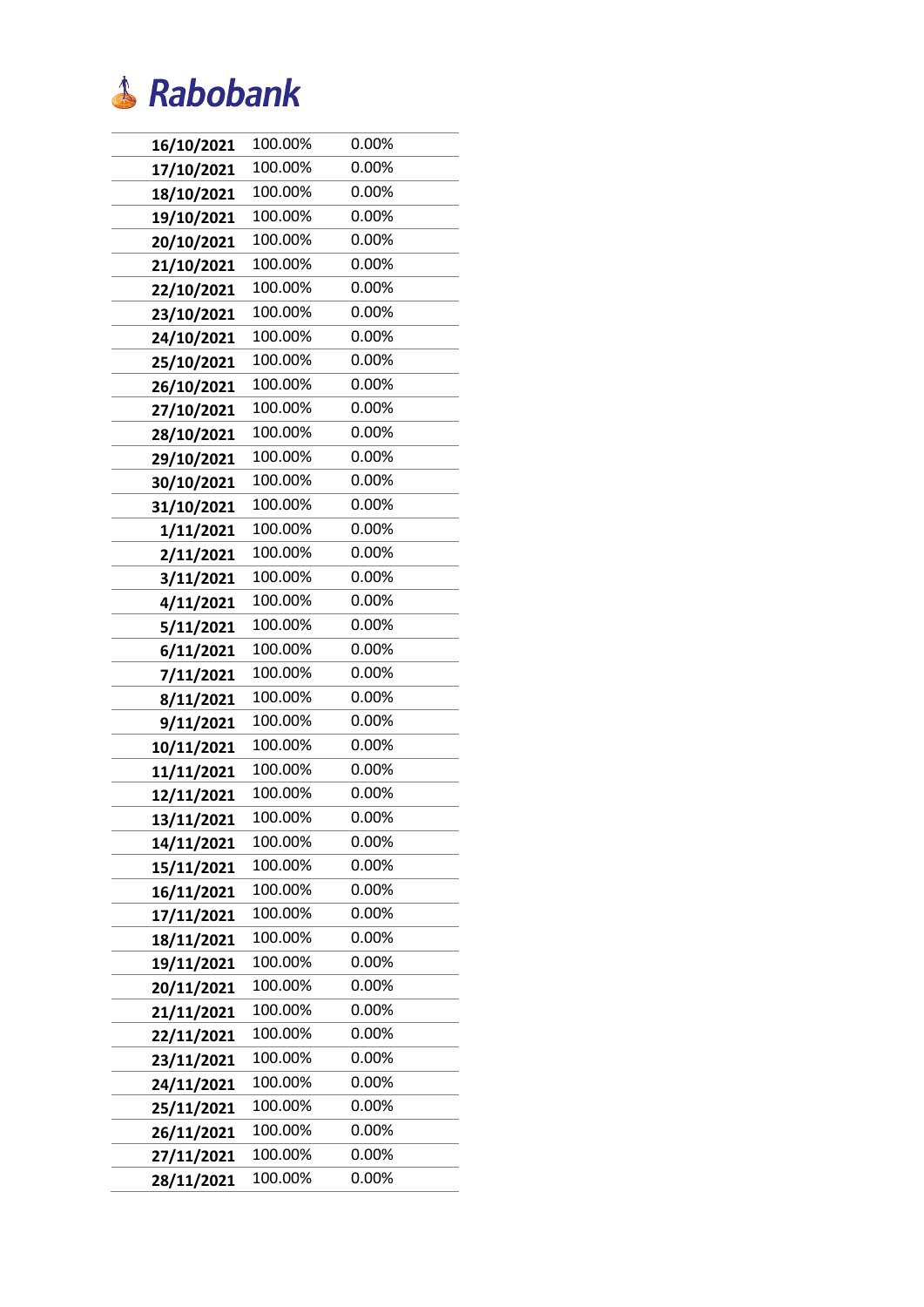

| 29/11/2021 | 100.00% | 0.00%    |
|------------|---------|----------|
| 30/11/2021 | 100.00% | 0.00%    |
| 1/12/2021  | 100.00% | 0.00%    |
| 2/12/2021  | 100.00% | 0.00%    |
| 3/12/2021  | 100.00% | 0.00%    |
| 4/12/2021  | 100.00% | $0.00\%$ |
| 5/12/2021  | 100.00% | $0.00\%$ |
| 6/12/2021  | 100.00% | 0.00%    |
| 7/12/2021  | 100.00% | 0.00%    |
| 8/12/2021  | 100.00% | 0.00%    |
| 9/12/2021  | 96.46%  | 3.54%    |
| 10/12/2021 | 100.00% | 0.00%    |
| 11/12/2021 | 100.00% | 0.00%    |
| 12/12/2021 | 100.00% | 0.00%    |
| 13/12/2021 | 100.00% | 0.00%    |
| 14/12/2021 | 100.00% | 0.00%    |
| 15/12/2021 | 100.00% | 0.00%    |
| 16/12/2021 | 100.00% | 0.00%    |
| 17/12/2021 | 100.00% | 0.00%    |
| 18/12/2021 | 100.00% | 0.00%    |
| 19/12/2021 | 100.00% | 0.00%    |
| 20/12/2021 | 100.00% | 0.00%    |
| 21/12/2021 | 100.00% | $0.00\%$ |
| 22/12/2021 | 100.00% | 0.00%    |
| 23/12/2021 | 100.00% | 0.00%    |
| 24/12/2021 | 100.00% | 0.00%    |
| 25/12/2021 | 100.00% | 0.00%    |
| 26/12/2021 | 100.00% | 0.00%    |
| 27/12/2021 | 100.00% | 0.00%    |
| 28/12/2021 | 100.00% | 0.00%    |
| 29/12/2021 | 100.00% | 0.00%    |
| 30/12/2021 | 100.00% | 0.00%    |
| 31/12/2021 | 100.00% | 0.00%    |

#### Performance of the client interface

The table below contains the daily average performance in ms of the client interface.

| Date      | <b>PIS Response</b> | <b>Accounts AIS</b> | <b>Transactions AIS</b> |
|-----------|---------------------|---------------------|-------------------------|
| 1/10/2021 | 1004                | 1554                | 1147                    |
| 2/10/2021 | 968                 | 1492                | 1090                    |
| 3/10/2021 | 1005                | 1530                | 1139                    |
| 4/10/2021 | 1072                | 1631                | 1249                    |
| 5/10/2021 | 1047                | 1578                | 1177                    |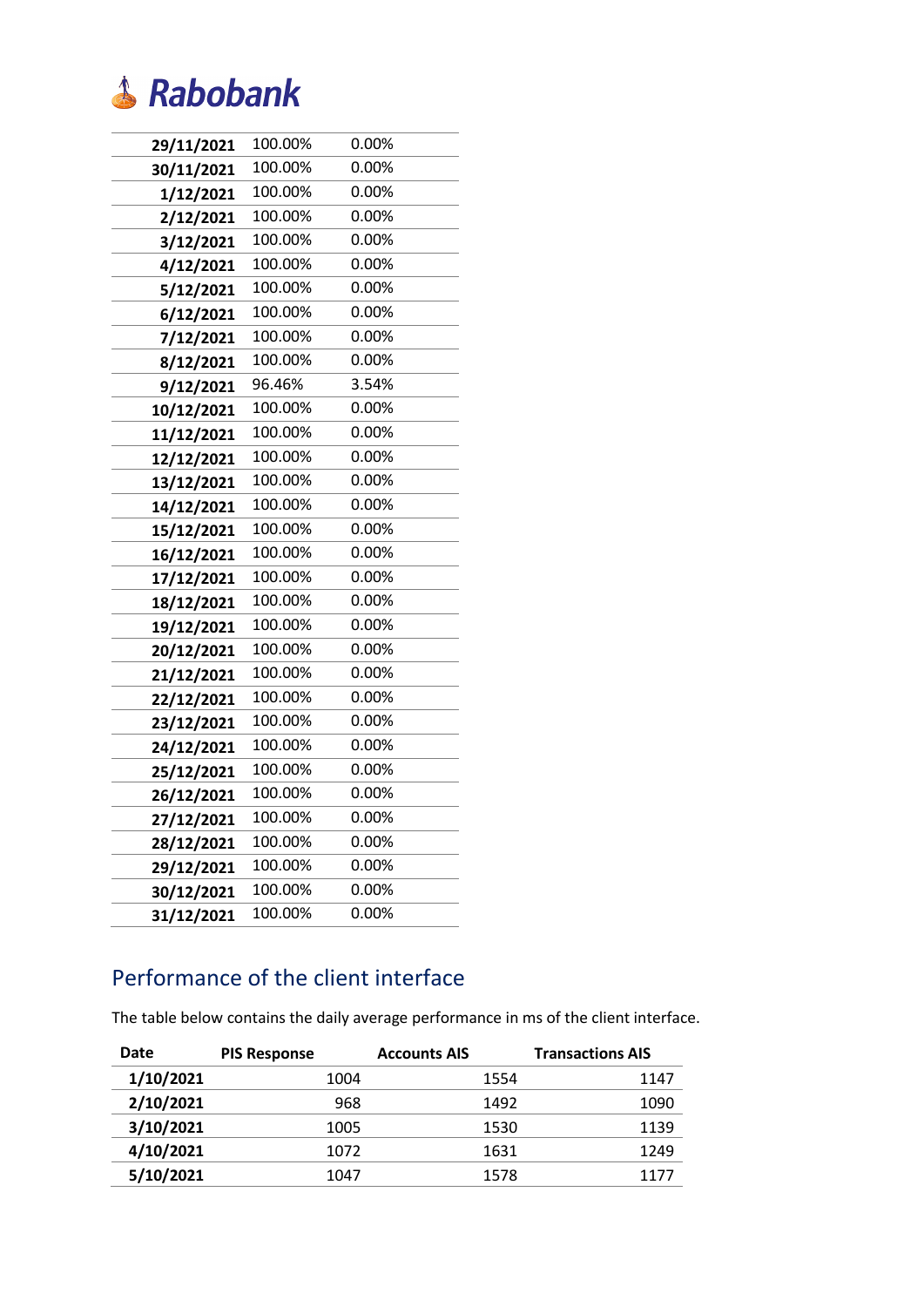

| 6/10/2021  | 1012 | 1542 | 1120 |
|------------|------|------|------|
| 7/10/2021  | 1054 | 1659 | 1173 |
| 8/10/2021  | 1061 | 1645 | 1181 |
| 9/10/2021  | 1084 | 1640 | 1180 |
| 10/10/2021 | 1058 | 1666 | 1207 |
| 11/10/2021 | 1104 | 1675 | 1260 |
| 12/10/2021 | 1227 | 1841 | 1348 |
| 13/10/2021 | 1127 | 1702 | 1279 |
| 14/10/2021 | 1135 | 1749 | 1314 |
| 15/10/2021 | 1085 | 1687 | 1220 |
| 16/10/2021 | 1068 | 1790 | 1262 |
| 17/10/2021 | 1094 | 1702 | 1248 |
| 18/10/2021 | 1154 | 1741 | 1292 |
| 19/10/2021 | 1175 | 1705 | 1248 |
| 20/10/2021 | 1133 | 1675 | 1215 |
| 21/10/2021 | 1131 | 1720 | 1245 |
| 22/10/2021 | 1172 | 1782 | 1303 |
| 23/10/2021 | 1095 | 1730 | 1245 |
| 24/10/2021 | 1077 | 1692 | 1216 |
| 25/10/2021 | 1199 | 1875 | 1345 |
| 26/10/2021 | 1103 | 1766 | 1263 |
| 27/10/2021 | 1089 | 1715 | 1276 |
| 28/10/2021 | 1035 | 1694 | 1222 |
| 29/10/2021 | 1053 | 1755 | 1218 |
| 30/10/2021 | 1054 | 1724 | 1280 |
| 31/10/2021 | 1217 | 2141 | 1461 |
| 1/11/2021  | 1015 | 1611 | 1303 |
| 2/11/2021  | 1322 | 1932 | 1516 |
| 3/11/2021  | 1063 | 1696 | 1224 |
| 4/11/2021  | 1060 | 1684 | 1199 |
| 5/11/2021  | 1041 | 1723 | 1231 |
| 6/11/2021  | 1018 | 1665 | 1170 |
| 7/11/2021  | 999  | 1663 | 1149 |
| 8/11/2021  | 1054 | 1751 | 1236 |
| 9/11/2021  | 1041 | 1680 | 1175 |
| 10/11/2021 | 1128 | 1865 | 1358 |
| 11/11/2021 | 989  | 1610 | 1138 |
| 12/11/2021 | 1045 | 1686 | 1219 |
| 13/11/2021 | 1057 | 1751 | 1245 |
| 14/11/2021 | 1046 | 1749 | 1194 |
| 15/11/2021 | 1066 | 1749 | 1252 |
| 16/11/2021 | 1046 | 1763 | 1223 |
| 17/11/2021 | 1076 | 1775 | 1222 |
| 18/11/2021 | 1037 | 1730 | 1210 |